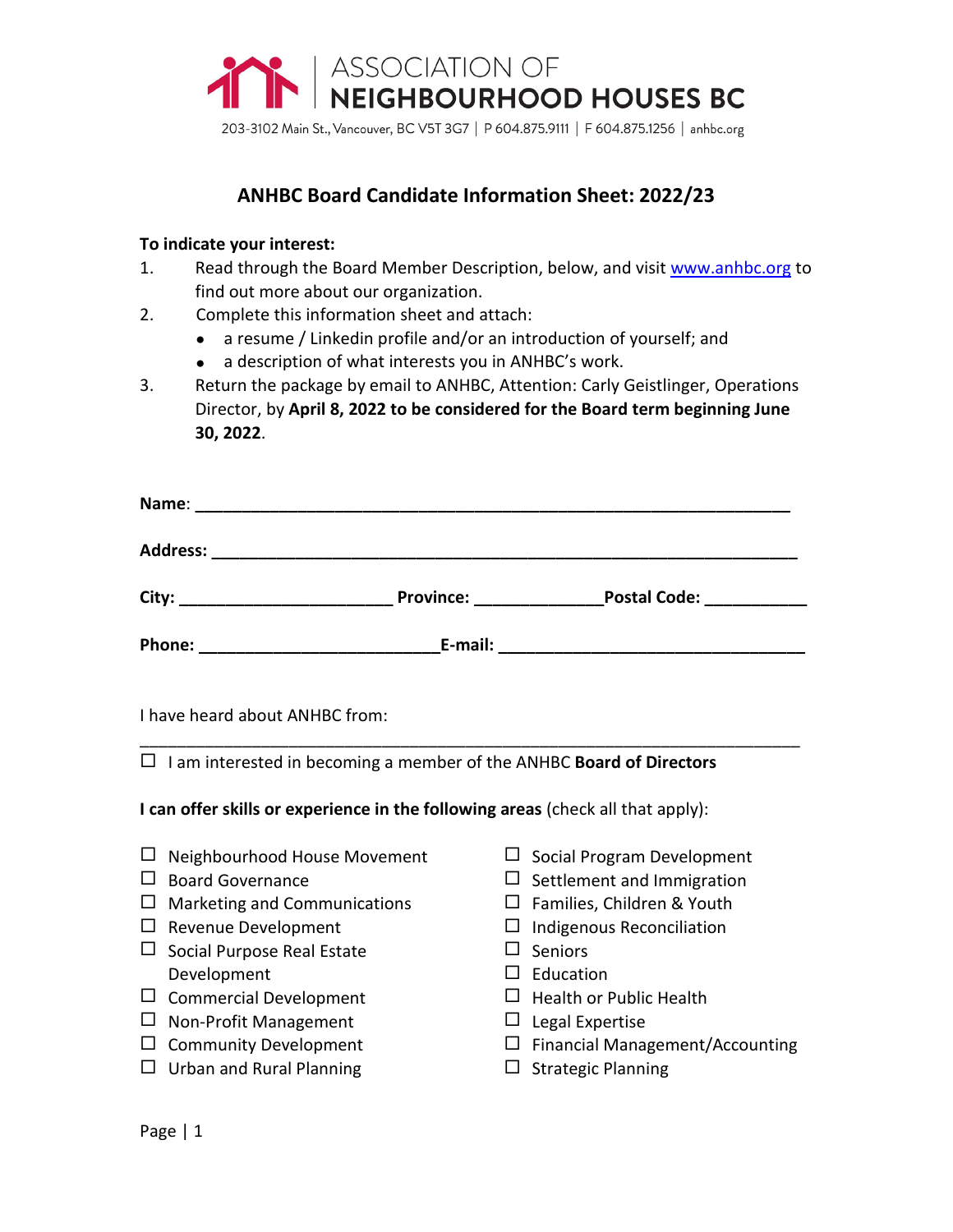

203-3102 Main St., Vancouver, BC V5T 3G7 | P 604.875.9111 | F 604.875.1256 | anhbc.org

- $\Box$  Risk Management
- $\Box$  Human Resources
- $\Box$  Business/Entrepreneur
- □ Government Relations
- $\square$  Sustainability
- $\Box$  Other:
- $\Box$  Advocacy
- $\square$  Policy Development
- $\Box$  Information Technology
- $\square$  Networking
- $\Box$  Housing

## **Board Member Description for ANHBC Board of Directors**

The Board of Directors is the legal authority for the Association of Neighbourhood Houses of British Columbia (ANHBC). A board member is a trustee for the community and is responsible for the effective governance of the organization. Each board member provides stewardship for ANHBC from finance to governance. Board members maintain confidentiality of board business and matters pertaining to the operation of ANHBC and demonstrate a commitment to the philosophy and work of the organization. Board members are provided with a detailed orientation and ongoing training. They deliberate and make decisions on behalf of ANHBC and are required to be fully informed of the organization's policies, finance, programs, personnel, advocacy and direction. Board members also participate in the organization's matters, activities and events, as required.

### **Each Board Member…**

- Prepares for Board meetings
- Attends all Board meetings and participates in the discussion and decisions
- Voices support in public for the decisions of the Board
- Helps build the profile and reputation of ANHBC in the community
- Supports the fund and resource development endeavours of ANHBC
- Serves on, or chairs, one or more committees of ANHBC

### **Reimbursements**

Board members will be reimbursed for out-of-pocket expenses incurred on Board or ANHBC business as approved in advance by the ANHBC CEO.

## **Training**

Board members are provided a board orientation and are expected to attend the annual Board and Senior Leadership Retreat. Training and skill-building opportunities